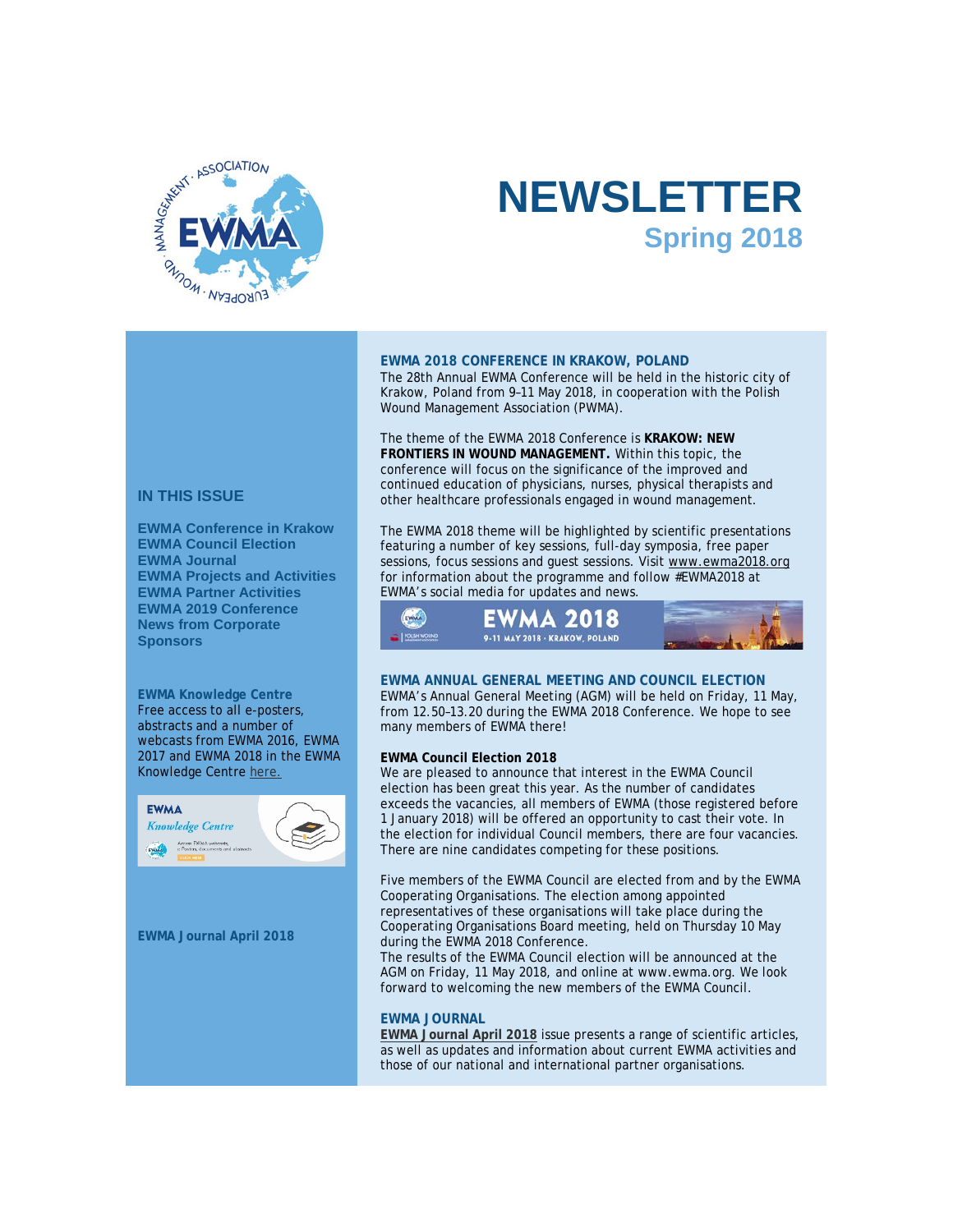

**Advanced Therapies in Wound Management**



**VD TISSUE** 

**ULB** GO

**Wound Curriculum for Nurses EQF Level 5**

The deadline for submissions for the October 2018 issue of the *EWMA Journal* is 15 August 2018.

Interested in submitting an article? [Read the author guidelines here.](http://click.icptrack.com/icp/relay.php?r=&msgid=2092131&act=111111&c=614578&destination=http%3A%2F%2Fwww.ewma.org%2Fwhat-we-do%2Fewma-journal%2Fauthor-guidelines%2F) Interested in advertising in the *EWMA Journal*[? Find more information](http://click.icptrack.com/icp/relay.php?r=&msgid=2092131&act=111111&c=614578&destination=http%3A%2F%2Fewma.org%2Fwhat-we-do%2Fewma-journal%2Fadvertising%2F)  [here.](http://click.icptrack.com/icp/relay.php?r=&msgid=2092131&act=111111&c=614578&destination=http%3A%2F%2Fewma.org%2Fwhat-we-do%2Fewma-journal%2Fadvertising%2F)

### **NEWS ABOUT EWMA PROJECTS & ACTIVITIES**

### **PUBLICATIONS**

# **EWMA Document:**

**[Advanced Therapies in Wound Management: Cells and tissue-based](http://click.icptrack.com/icp/relay.php?r=&msgid=2092131&act=111111&c=614578&destination=http%3A%2F%2Fewma.org%2Fwhat-we-do%2Fewma-projects%2Fwe-are-currently-working-on%2Fadvanced-therapies-in-wound-management%2F)  [therapies, physical and bio-physical therapies, smart and IT-based](http://click.icptrack.com/icp/relay.php?r=&msgid=2092131&act=111111&c=614578&destination=http%3A%2F%2Fewma.org%2Fwhat-we-do%2Fewma-projects%2Fwe-are-currently-working-on%2Fadvanced-therapies-in-wound-management%2F)  [technologies. Health economics and regulatory issues](http://click.icptrack.com/icp/relay.php?r=&msgid=2092131&act=111111&c=614578&destination=http%3A%2F%2Fewma.org%2Fwhat-we-do%2Fewma-projects%2Fwe-are-currently-working-on%2Fadvanced-therapies-in-wound-management%2F)** Publication in May 2018 as an online supplement to the *Journal of Wound Care*.

The document will be presented in a key session during the EWMA 2018 Conference on Wednesday, 9 May 2018, from 16.45-18.30.

### **EWMA Document:**

**[Surgical wounds and site Infections \(SSI\) –](http://click.icptrack.com/icp/relay.php?r=&msgid=2092131&act=111111&c=614578&destination=http%3A%2F%2Fewma.org%2Fit%2Fwhat-we-do%2Fewma-projects%2Fwe-are-currently-working-on%2Fsurgical-site-infections%2F) Management in hospitals [and community care settings](http://click.icptrack.com/icp/relay.php?r=&msgid=2092131&act=111111&c=614578&destination=http%3A%2F%2Fewma.org%2Fit%2Fwhat-we-do%2Fewma-projects%2Fwe-are-currently-working-on%2Fsurgical-site-infections%2F)**

Expected publication during winter 2018/2019.

The topic and project will be presented in a session during the EWMA 2018 Conference on Thursday, 10 May 2018, from 14.30-15.30

### **EDUCATION**

**[Wound curriculum for post-registration qualification of nurses](http://click.icptrack.com/icp/relay.php?r=&msgid=2092131&act=111111&c=614578&destination=http%3A%2F%2Fewma.org%2Fit%2Fwhat-we-do%2Feducation%2Fwoundcurriculum-postregistrationnursequalification-5085%2F)** level 6 is under development. It is the second in a series of three curricula targeting European Qualifications Framework (EQF) levels 5–7. The aim of this initiative is to support more standardised content in current and future educational programmes. The curriculum covering EQF Level 6 is expected to be finalised in summer 2018. The curriculum targeting EQF Level 5 can be downloaded free of charg[e here.](http://click.icptrack.com/icp/relay.php?r=&msgid=2092131&act=111111&c=614578&destination=https%3A%2F%2Fwww.magonlinelibrary.com%2Fpage%2Fjowc%2Fresources)

### **PROGRAMMES AND PROJECTS**

### **EWMA Wound Centre Endorsements**

EWMA has established a programme for European wound centre endorsements in collaboration with the cooperating organisations of EWMA. A pilot course on wound centre auditing will be offered during the EWMA 2018 Conference in Krakow, Poland. Course participants must be appointed by an EWMA Cooperating Organisation. You can read more about the EWMA Wound Centre Endorsement Programm[e here.](http://click.icptrack.com/icp/relay.php?r=&msgid=2092131&act=111111&c=614578&destination=http%3A%2F%2Fewma.org%2Fit%2Fwhat-we-do%2Fcentre-endorsements%2F)

Wound centre managers who are interested in applying for endorsement are encouraged to contact the EWMA Secretariat at ewma@ewma.org for further information.

### **ADVOCACY**

### **[Joint EPUAP-EWMA Pressure Ulcer \(PU\) Prevention and Patient](http://click.icptrack.com/icp/relay.php?r=&msgid=2092131&act=111111&c=614578&destination=http%3A%2F%2Fewma.org%2Fit%2Fwhat-we-do%2Fewma-projects%2Fwe-are-currently-working-on%2Fpu-prevention-and-patient-safety-advocacy%2F)  [Safety Advocacy Project](http://click.icptrack.com/icp/relay.php?r=&msgid=2092131&act=111111&c=614578&destination=http%3A%2F%2Fewma.org%2Fit%2Fwhat-we-do%2Fewma-projects%2Fwe-are-currently-working-on%2Fpu-prevention-and-patient-safety-advocacy%2F)**

The fourth background article regarding PU prevention and treatment has been published. The article focuses on EWMA and EPUAP's collaboration with the OECD efforts to increase the focus on health care quality indicators to the benefit of patient safety.

All four articles and a general update about the project are available from [EWMA](http://click.icptrack.com/icp/relay.php?r=&msgid=2092131&act=111111&c=614578&destination=http%3A%2F%2Fewma.org%2Fit%2Fwhat-we-do%2Fewma-projects%2Fwe-are-currently-working-on%2Fpu-prevention-and-patient-safety-advocacy%2F) and [EPUAP.](http://click.icptrack.com/icp/relay.php?r=&msgid=2092131&act=111111&c=614578&destination=http%3A%2F%2Fwww.epuap.org)

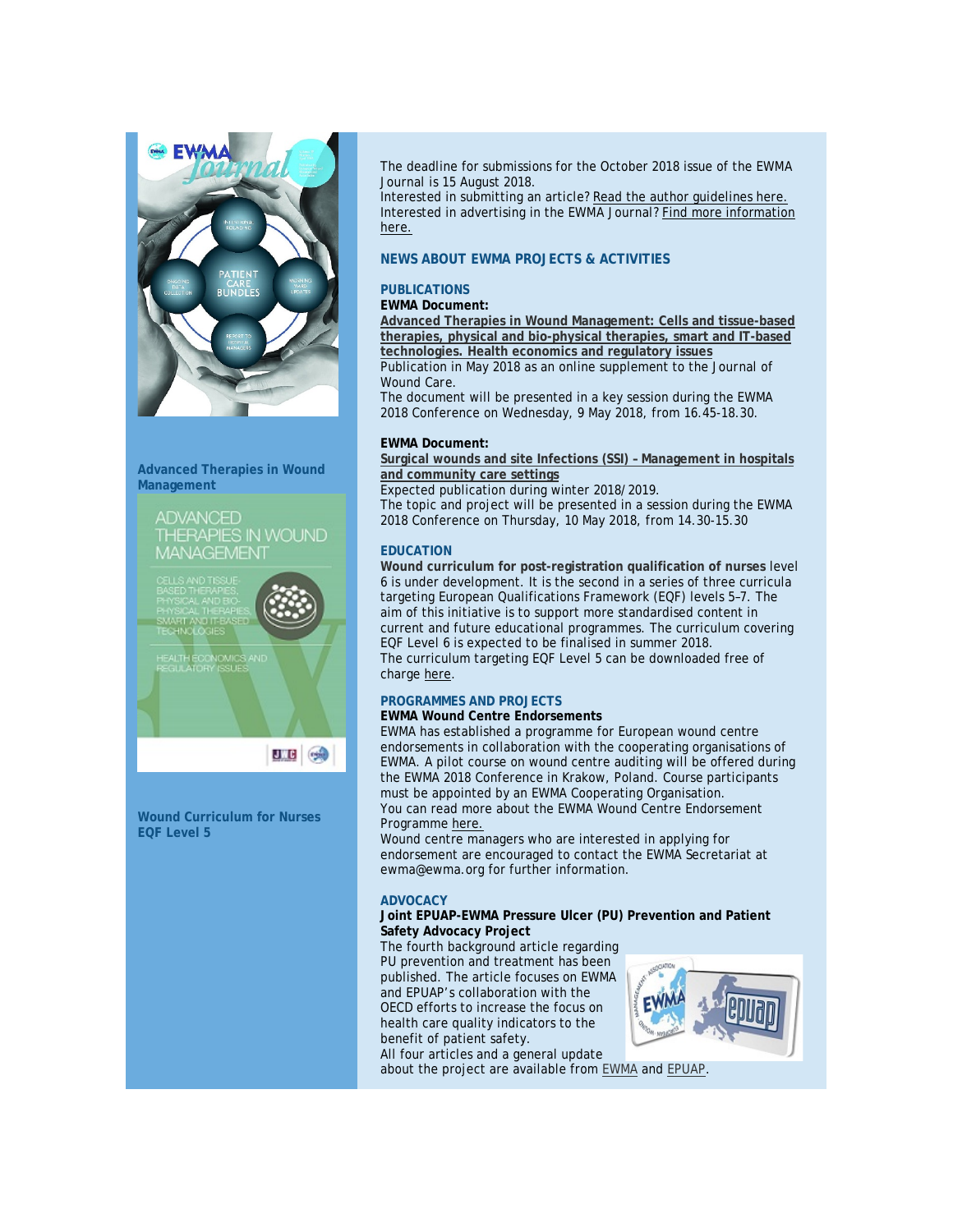# WOL **IND CURRICULUM FOR NURSES**



#### **EWMA Wound Courses Endorsement**



As part of EWMA's aim to identify high standard education programmes for health care professionals, we offer the possibility to have wound management courses endorsed by EWMA. For more information go to the [EWMA website](http://click.icptrack.com/icp/relay.php?r=&msgid=2092131&act=111111&c=614578&destination=http%3A%2F%2Fewma.org%2Fwhat-we-do%2Feducation%2Fewma-endorsements%2F) or contact the

[EWMA Secretariat](mailto:ewma@ewma.org) 

# **EWMA PARTNER ACTIVITIES**

### **EWMA Cooperating Organisations Board meeting and Cooperating Organisations Workshop 2018**

The Cooperating Organisations' Board meeting is scheduled to take place during the EWMA Conference in Krakow on Thursday, 10 May 2018, from 15.00–18.15. This year, the meeting is focused on *experiences with development and the endorsement of wound centres across Europe*. Representatives of the 53 Cooperating Organisations have been invited to participate.

## **EWMA CONFERENCE 2019**

The 29th Annual EWMA Conference will be held 5–7 June 2019 in the heart of Gothenburg, Sweden, in cooperation with the Swedish Wound Care Nurses Association (SSiS).

The theme of the EWMA 2019 Conference is **Person-Centred Wound Care. Who is in Charge of the Wound?**

**Abstracts:** The abstract submission system will open in October 2018. Submission deadline is 1 December 2018, 23:59 (CET). **Registration:** Registration opens in November 2018. The early bird registration deadline is 3 April 2019. **Conference dates:** 5-7 June 2019.

Read more and stay updated a[t ewma.org/ewma-conference/2019/](http://click.icptrack.com/icp/relay.php?r=&msgid=2092131&act=111111&c=614578&destination=http%3A%2F%2Fewma.org%2Fewma-conference%2F2019%2F). We look forward to welcoming you to Gothenburg in 2019!



On behalf of the EWMA Council, I wish you all a wonderful springtime and look forward to seeing you in Krakow in May!

Kind regards, Sue Bale, EWMA President

### **NEWS FROM EWMA'S CORPORATE SPONSORS COLOPLAST**

[Coloplast invites you to experience why conformability is important](http://click.icptrack.com/icp/relay.php?r=&msgid=2092131&act=111111&c=614578&destination=https%3A%2F%2Fwww.coloplast.com%2FProducts%2FWound%2FEWMA%2F%3Futm_source%3DEWMA_Newsletter%26utm_campaign%3DEWMA_2017%26utm_medium%3DEmail)  [for wound dressings](http://click.icptrack.com/icp/relay.php?r=&msgid=2092131&act=111111&c=614578&destination=https%3A%2F%2Fwww.coloplast.com%2FProducts%2FWound%2FEWMA%2F%3Futm_source%3DEWMA_Newsletter%26utm_campaign%3DEWMA_2017%26utm_medium%3DEmail)

# **FLEN HEALTH**

Supported by the European Commission, Flen Health invests in [Research & Development bringing innovation in wound care](http://click.icptrack.com/icp/relay.php?r=&msgid=2092131&act=111111&c=614578&destination=https%3A%2F%2Fyoutu.be%2F9MEINsl85RE)

# **HARTMANN**

[A 50 patient observational clinical study of a superabsorbent dressing:](http://click.icptrack.com/icp/relay.php?r=&msgid=2092131&act=111111&c=614578&destination=https%3A%2F%2Fhartmann.info%2Fen%2Four-expertise%2Fwound-management%2FZetuvit-Plus)  [effective exudate management with Zetuvit® Plus evaluated by](http://click.icptrack.com/icp/relay.php?r=&msgid=2092131&act=111111&c=614578&destination=https%3A%2F%2Fhartmann.info%2Fen%2Four-expertise%2Fwound-management%2FZetuvit-Plus)  [clinicians and patients](http://click.icptrack.com/icp/relay.php?r=&msgid=2092131&act=111111&c=614578&destination=https%3A%2F%2Fhartmann.info%2Fen%2Four-expertise%2Fwound-management%2FZetuvit-Plus)

# **SASTOMED**

[Exciting Symposium at this year´s EMWA: "Rub your eyes –](http://click.icptrack.com/icp/relay.php?r=&msgid=2092131&act=111111&c=614578&destination=http%3A%2F%2Fgranulox.de%2Fen%2Femwa2018) rethink [amputations, necrosis and hopeless cases"](http://click.icptrack.com/icp/relay.php?r=&msgid=2092131&act=111111&c=614578&destination=http%3A%2F%2Fgranulox.de%2Fen%2Femwa2018)

# **SOFAR**

SOFAR offers a wide range of quality products for the benefit of [patients and medical staff. How can we treat pain and infection in the](http://click.icptrack.com/icp/relay.php?r=&msgid=2092131&act=111111&c=614578&destination=http%3A%2F%2Fwww.sofarfarm.it)  [wound? SOFAR has the solution!](http://click.icptrack.com/icp/relay.php?r=&msgid=2092131&act=111111&c=614578&destination=http%3A%2F%2Fwww.sofarfarm.it)